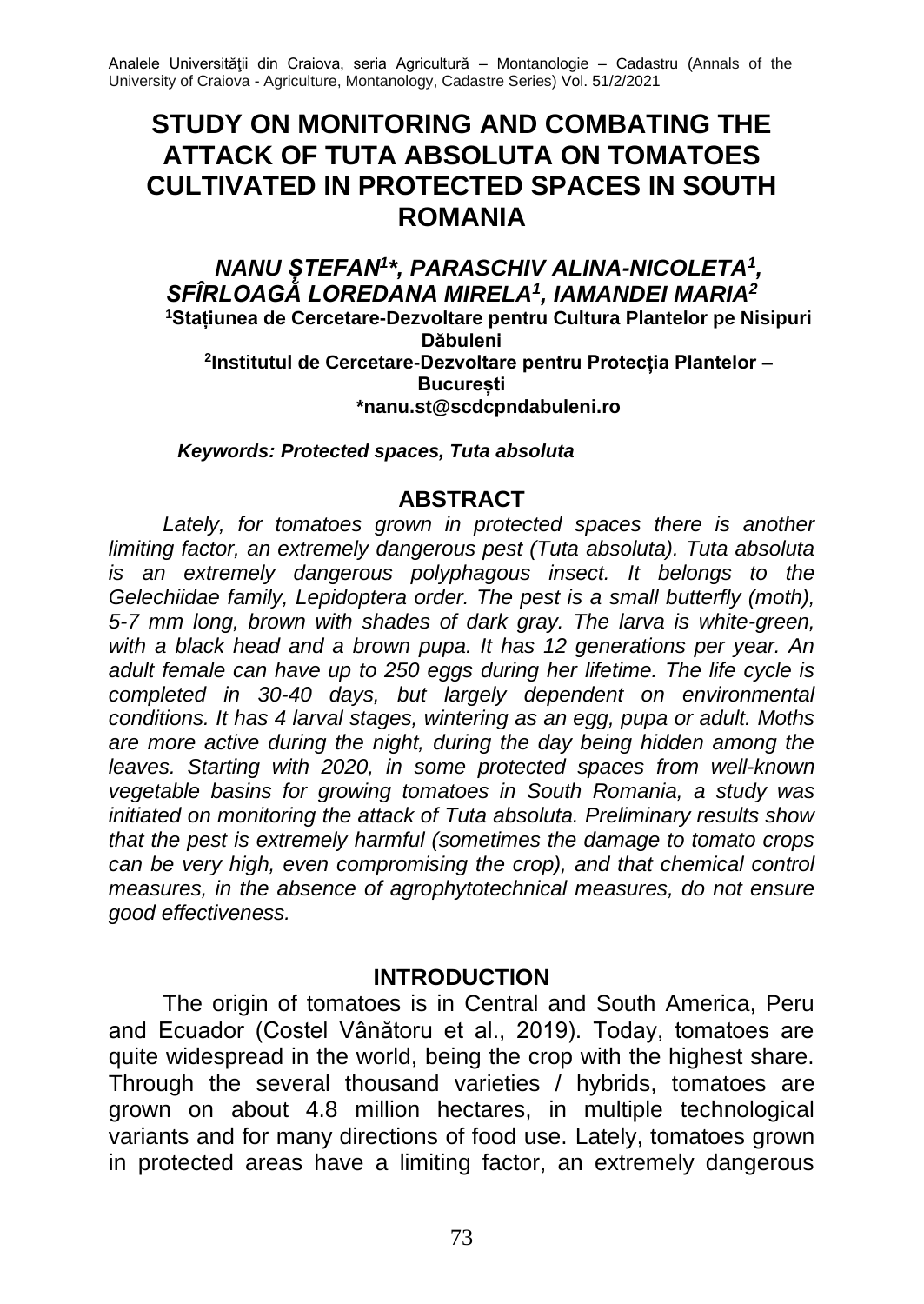pest. Tuta absoluta was first found in Romania in 2009. According to the National Phytosanitary Authority, Tuta absoluta was reported first in Botosani County and then in Maramures County (Elena Leaotă, 2009), while Băețan et al (2013) reported its first appearance in June 2009 on tomatoes imported from Spain. Tuta absoluta is an extremely dangerous polyphagous insect. It belongs to the family Gelechiidae, order Lepidoptera. The pest is a small butterfly (moth), 5-7 mm long, brown with shades of dark gray. The larva is whitegreen, with a black head and a brown stern (Figures 1, 2). It has 12 generations per year. An adult female can have up to 250 eggs during her lifetime. The life cycle is completed in 30-40 days, but largely dependent on environmental conditions. It has 4 larval stages, wintering as an egg, pupa or adult. Moths are more active during the night, the day being hidden among the leaves (Syngenta - Catalog of plant protection products, 2021).





*Figure 1. Tuta absoluta adult Figure 2. Tuta absoluta larva*

In Romania, there are not many scientific publications on this topic. We mention articles published by Cean and Dobrin (2009) and Cean (2011), about the identification and spread of this pest. *Tuta absoluta* was indicated as a new pest for the Oltenia Region, on the sandy soils between Olt and Jiu de Mitrea I., 2013, and Boiu-Sicuia et al. 2017 found the pest in the Muntenia regions, Giurgiu and Ilfov counties. Băeṭan (2015) dedicated a special chapter to this pest in his doctoral thesis and also published four articles on the behavior of feeding and spreading the pest in western Romania (Băetan et al., 2015). In 2019, the *Tuta absoluta* pest was also reported in the area of sandy soils from Dăbuleni. Protected tomato growers in this area have suffered heavy losses due to this pest.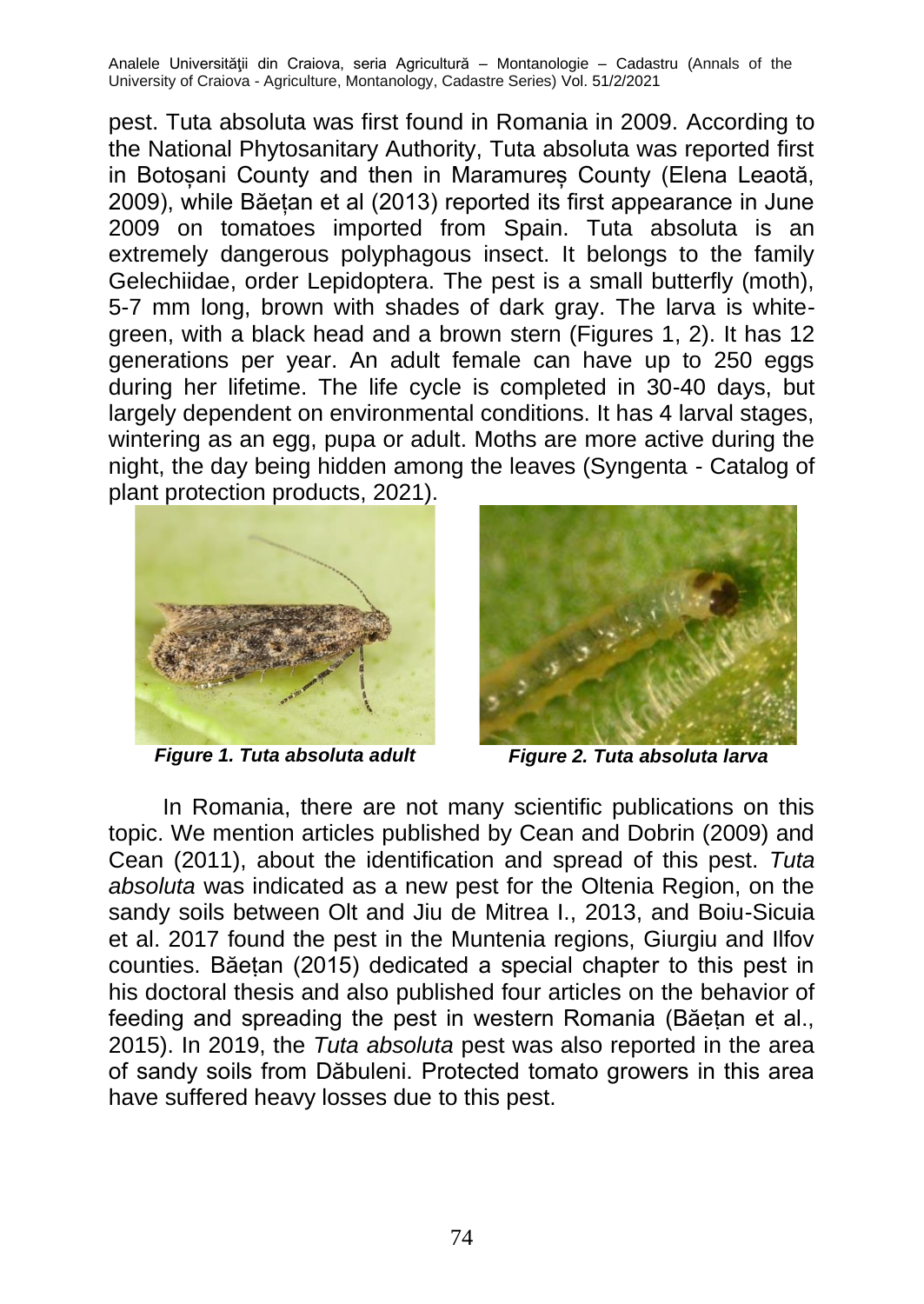## **MATERIAL AND METHOD**

In 2020 and 2021, in several localities from well-known vegetable basins (Dăbuleni -Dolj, Grădinari - Olt), tomato growers were selected, in whose solariums were installed, immediately after planting, Delta baits with specific pheromones.

The height at which the traps were placed was adapted to the phenophase of plant growth. The traps were checked every 15 days, and after 4-6 weeks, both the adhesive plate and the bait were replaced. 2 traps / 1000 m² were used, placed near the entrance as well as in the central positions of the solar. During the vegetation period, the evolution of soil and air temperatures was followed, in order to see its influence on the duration of the pest's life cycle, on the number of adults / solar. The effectiveness of Tuta absoluta pest control chemicals was also monitored. The *Tuta absoluta* pest causes damage in all phases of vegetation, in all above-ground organs of plants. Among the host plants can be listed: tomatoes, eggplants, potatoes, peppers, as well as weeds of the *Solanaceae* family (*Solanum nigrum*, *Datura stramonium*). Adults are more difficult to observe, given their night flight. They hide during the day among the leaves of the plants, not directly harming the culture. Lately, however, in some solariums in the Dăbuleni area, adults have been able to be observed during the day. The larvae are the ones that cause damage in crops, knowing that after hatching during the 4 larval stages, they feed continuously for 12-15 days. They produce galleries in the attacked organs. The first attacks can be observed in the form of galleries formed in the leaves (or on the growth tip), in flowers and young fruits, and the presence of black excrement of the larvae is a sign of the existence of the pest in the culture. When an attack is found on the top of the plants, the infection pressure in the soil is much higher than on the plant (at the ground level the insect has a considerable reserve of adults, pupae and eggs). In this case we can talk about a pyramidal infection, the base being the most affected.

# **RESULTS AND DISCUSSIONS**

It is known from the literature that the biological cycle of the *Tuta absoluta* insect is temperature dependent and lasts 25-38 days. Studies on this pest have shown that, at temperatures of 14 °C, development lasts about 76 days, while at 27 °C, the biological cycle is complete in 24 days. From practice, it has been found that, at temperatures of 34 - 40 °C, *Tuta absoluta* ends its biological cycle in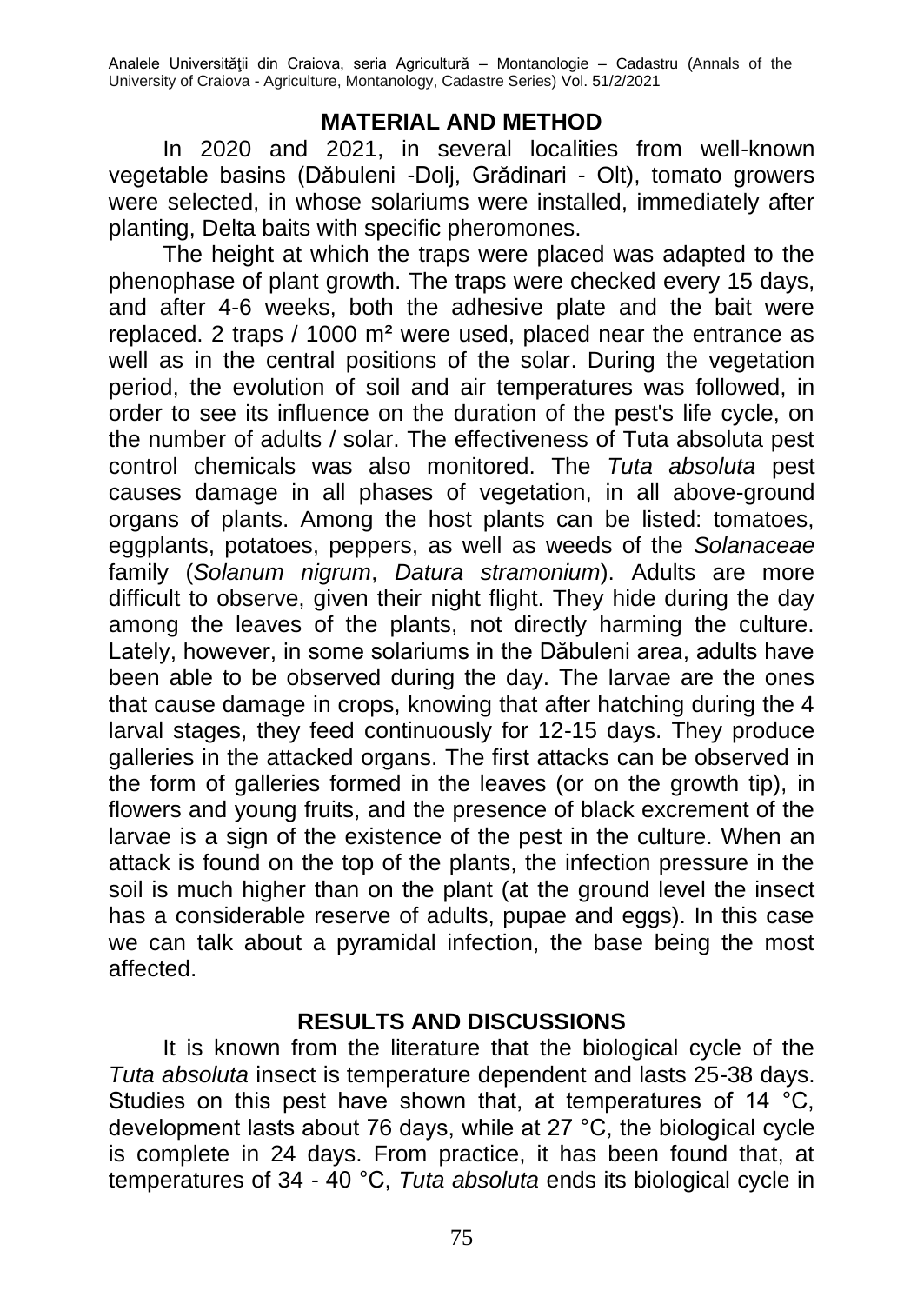10 - 15 days. Following the data presented in Tables 1 and 2, it can be seen that the first adults of *Tuta absoluta* were observed starting with the second decade of May, once the solar temperature exceeded 20 °C.

*Table 1*

|                     | Air temperature (°C) |         | Soil temperature (°C) |         |  |  |
|---------------------|----------------------|---------|-----------------------|---------|--|--|
| Time interval       | Average /            | Monthly | Average /             | Monthly |  |  |
|                     | decade               | average | decade                | average |  |  |
| April 11-20         | 18.3                 | 20.4    | 25.1                  | 24.8    |  |  |
| April 21-30         | 22.6                 |         | 24.5                  |         |  |  |
| May 01-10           | 24.6                 |         | 23.5                  |         |  |  |
| May 11-20           | 27.0                 | 24.5    | 23.8                  | 22.5    |  |  |
| May 21-31           | 21.9                 |         | 20.3                  |         |  |  |
| June 01-10          | 25.9                 |         | 21.9                  |         |  |  |
| June 11-20          | 26.0                 | 27.3    | 23.7                  | 23.4    |  |  |
| June 21-30          | 30.0                 |         | 24.8                  |         |  |  |
| <b>July 01-10</b>   | 31.3                 |         | 25.5                  |         |  |  |
| <b>July 11-20</b>   | 26.2                 | 28.9    | 24.8                  | 25.2    |  |  |
| <b>July 21-31</b>   | 29.3                 |         | 25.4                  |         |  |  |
| <b>August 01-10</b> | 30.2                 |         | 25.9                  |         |  |  |
| August 11-20        | 26.9                 | 28.1    | 24.8                  | 24.6    |  |  |
| August 21-31        | 27.4                 |         | 23.7                  |         |  |  |
| September 01-10     | 26.1                 |         | 21.6                  |         |  |  |
| September 11-20     | 24.6                 | 23.8    | 21.7                  | 21.0    |  |  |
| September 21-30     | 20.8                 |         | 19.9                  |         |  |  |
| October 01-10       | 19.5                 |         | 20.2                  |         |  |  |
| October 11-20       | 16.3                 | 17.2    | 18.4                  | 18.7    |  |  |
| October 21-31       | 15.8                 |         | 17.5                  |         |  |  |

#### **Evolution of air and soil temperature (Dăbuleni, 2020)**

Specifically, the observations from May 24 show that in the version treated with *Voliam Targo* one of the plants shows a leaf with traces of attack, while in the untreated version on four of the plants 7 leaves show traces of *Tuta absoluta*. The other variants do not show plants with traces of attack. As the temperature shows an increasing evolution inside the protected spaces, the number of identified adults is higher, which is also visible in the tomato crop, where the number of affected plants and leaves is increasing. On June 11, 2020, in all studied variants were identified plants affected by the *Tuta absoluta* attack: 8 plants in the control variant, 2 plants in the version treated with *Coragen* and one plant in all other variants.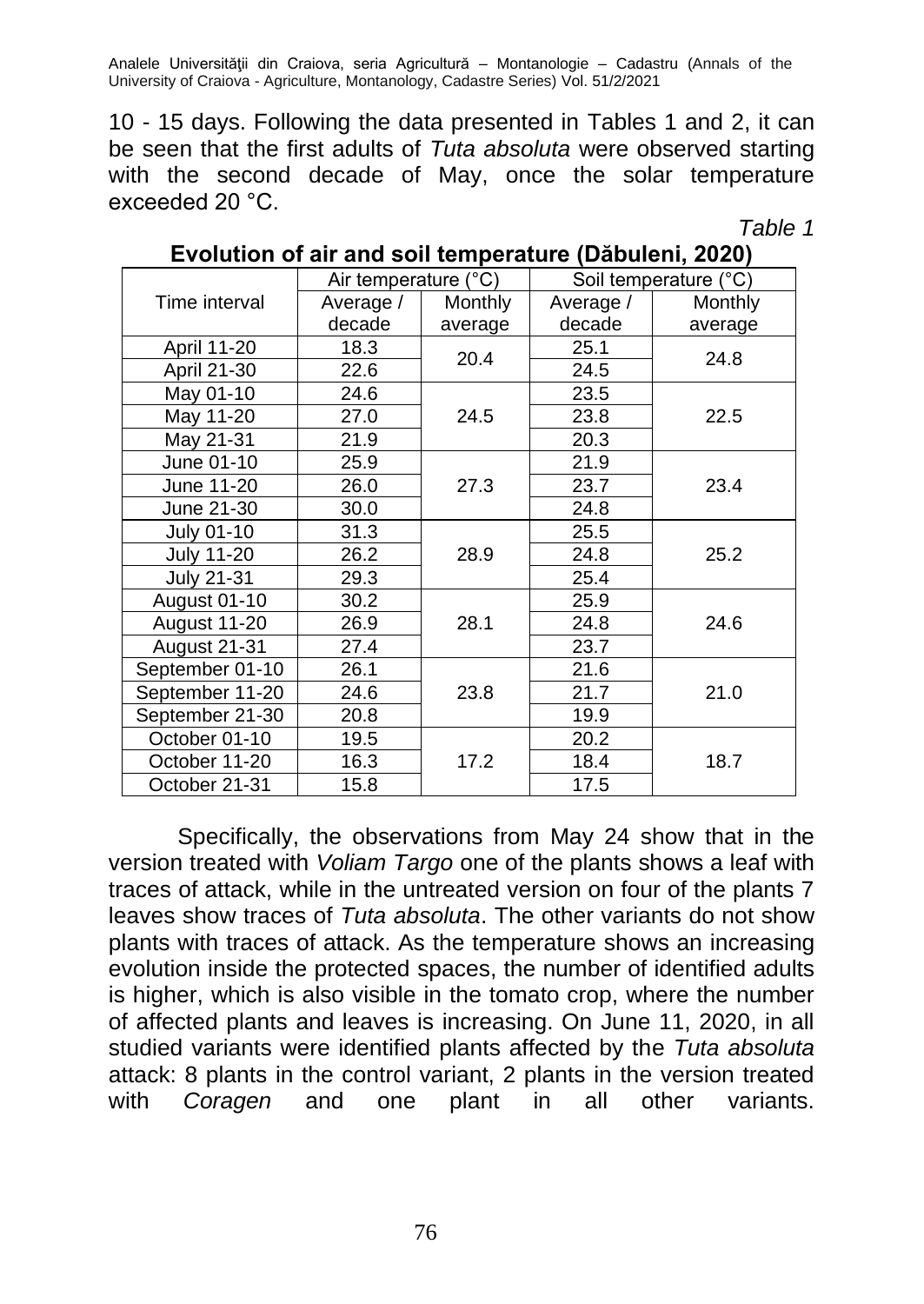*Table 2*

|                                                                     | plante and leaved, appoilantly on the applied treatment |                    |                    |                    |                    |                    |                    |                    |                    |                    |
|---------------------------------------------------------------------|---------------------------------------------------------|--------------------|--------------------|--------------------|--------------------|--------------------|--------------------|--------------------|--------------------|--------------------|
| Date / plants,<br>leaves affected                                   | 24.05.2020                                              |                    | 11.06.2020         |                    | 24.06.2020         |                    | 07.07.2020         |                    | 18.07.2020         |                    |
|                                                                     | Affected<br>plants                                      | Affected<br>leaves | Affected<br>plants | Affected<br>leaves | Affected<br>plants | Affected<br>leaves | Affected<br>plants | Affected<br>leaves | Affected<br>plants | Affected<br>leaves |
| Control variant<br>(untreated)                                      | 4                                                       | 7                  | 8                  | 15                 | 8                  | 49                 | 10                 | 100%               | 10                 | 100%               |
| Voliam Targo<br>$(0,8 \text{ I/ha})$                                |                                                         |                    |                    | $\overline{2}$     | 3                  | 3                  | 7                  | 14                 | 10                 | 100%               |
| Coragen<br>(175 ml/ha)                                              | 0                                                       | 0                  | $\overline{2}$     | $\overline{2}$     | 8                  | 20                 | 8                  | 53                 | 10                 | 100%               |
| Tutafort+Defort<br>(25 ml / 10 I water<br>$+35$ ml / 10 l<br>water) | 0                                                       | $\Omega$           | 4                  | 4                  | 7                  | 15                 | 7                  | 28                 | 10                 | 100%               |
| Affirm<br>$(1,5 \text{ kg/ha})$                                     | 0                                                       | 0                  |                    | 1                  | 4                  | 6                  | 6                  | 13                 | 10                 | 100%               |

# **Number of affected plants and leaves, depending on the applied treatment**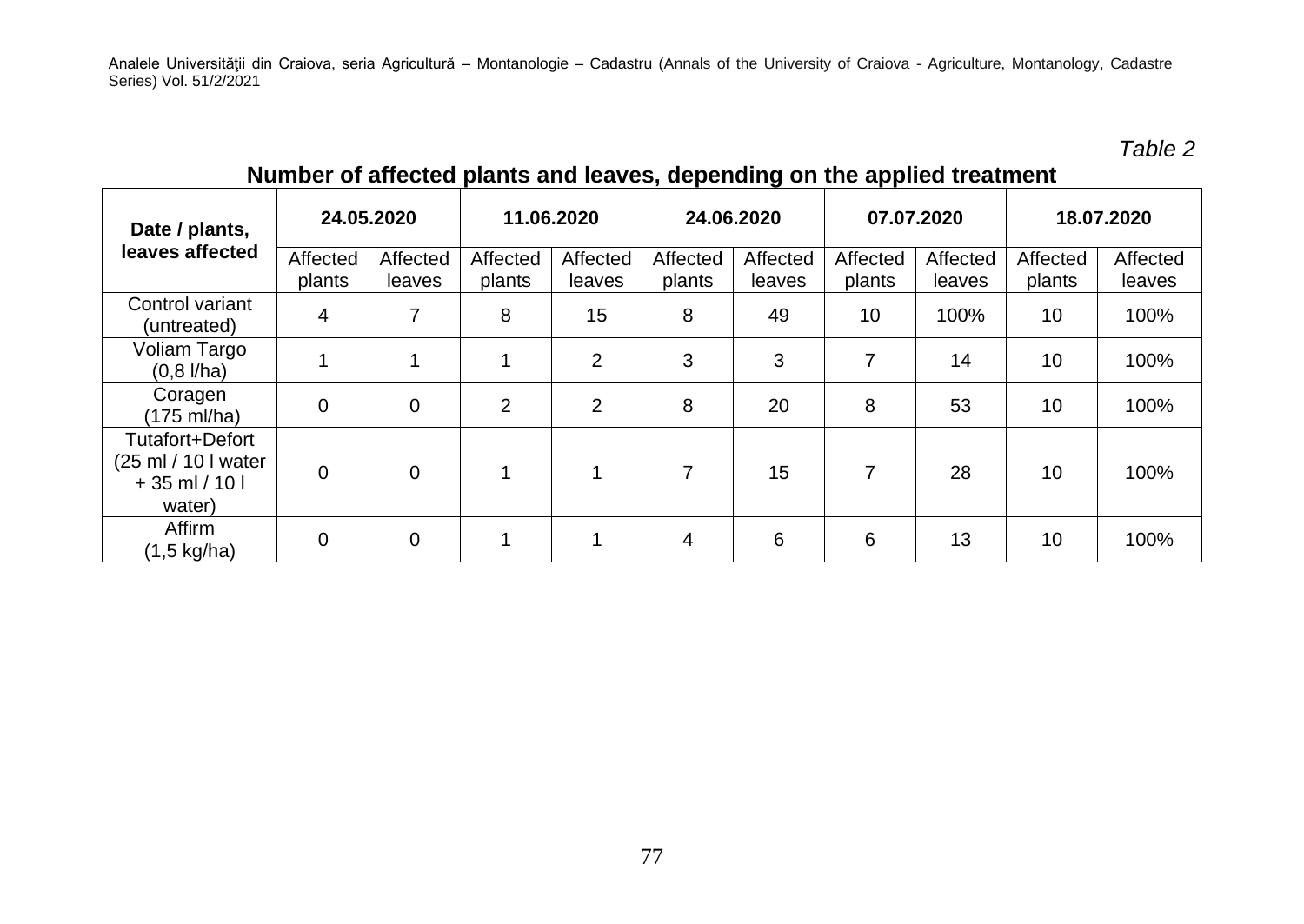Starting with June 24, the number of affected plants and leaves increased significantly in all the studied variants, so that after July 18 the attack will be complete, all the plants studied being affected (Table 2). It can be seen that, regardless of the product used for treatments, the intensity of the attack increases with increasing temperature and that, in the absence of other agro-phyto-technical (cultural) measures, rational crop rotation, biological control, etc., the damage caused by the attack of *Tuta absoluta* can be very large, reaching the point of completely compromising the culture (Figure 3).



*Figure 3. Tomato crop totally affected by the Tuta absoluta attack*

In 2021, we continued to monitor the *Tuta absoluta* attack in the protected spaces grown with tomatoes from Dăbuleni and Grădinari. Following the data presented in Table 3 and Figures 4 and 5, it is found that, as the temperature inside the protected space increases,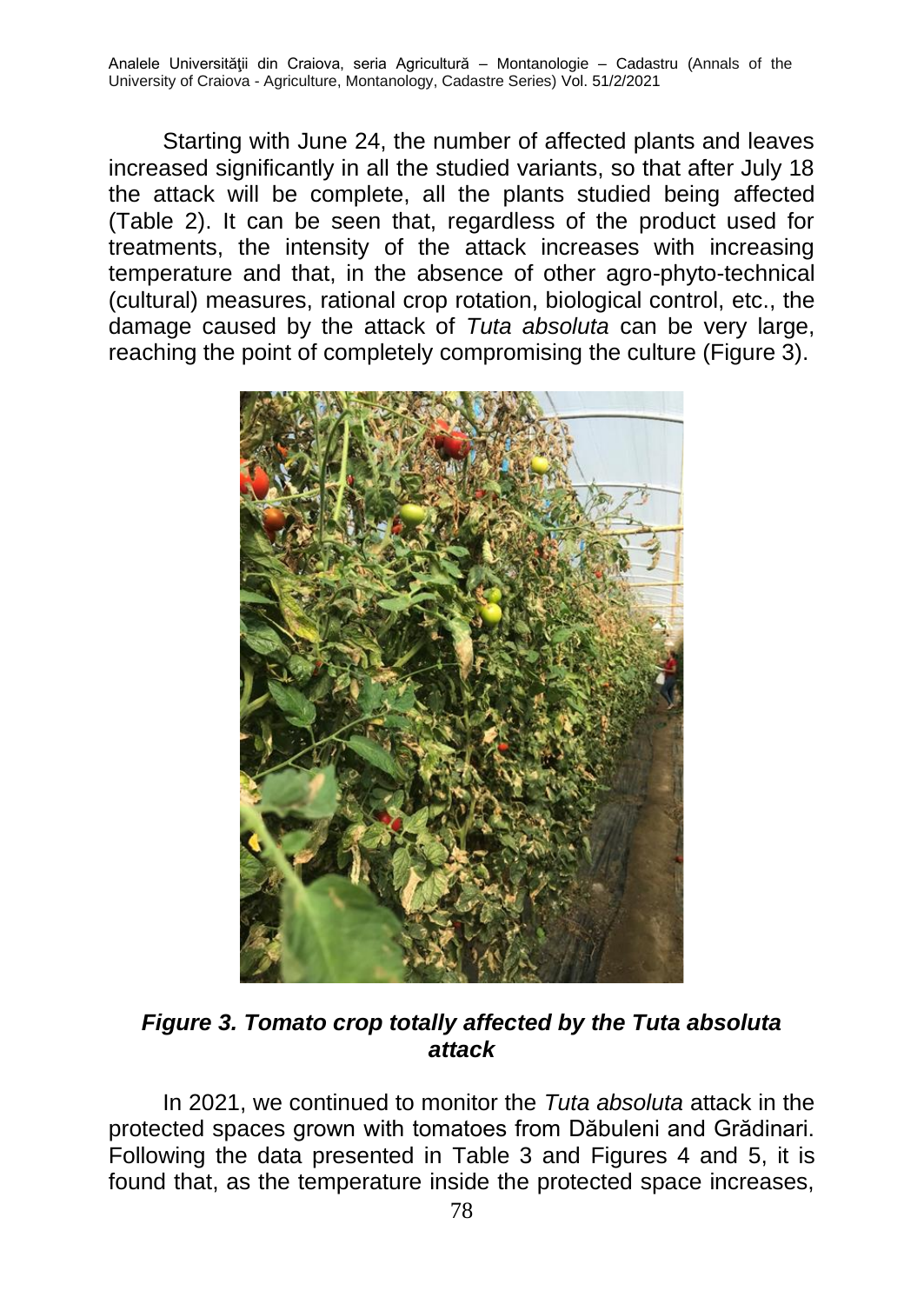the number of adults of Tuta absoluta is increasing. Following the data in Figure 4, we find that, if at the beginning of July 98 adults of Tuta absoluta were registered on an adhesive board, their number increased as time progressed, reaching 416 adults on the same board in only 50 days. After this date, the presence of the pest begins to decrease, so that on October 4, on an adhesive board are registered about 157 adults. The number of adults registered daily follows the same course, starting from 1.2 adults / day at the beginning of July, reaching a maximum of 41.6 adults / day at the end of August, after which it decreases until the beginning of October.

*Table 3*

|                     | Air temperature (°C) |                | Soil temperature (°C) |          |  |
|---------------------|----------------------|----------------|-----------------------|----------|--|
| Time interval       | Average /            | <b>Monthly</b> | Average /             | Average  |  |
|                     | decade               | average        | decade                | / decade |  |
| April 11-20         | 16.5                 | 18.7           | 13.4                  | 14.5     |  |
| April 21-30         | 20.9                 |                | 15.7                  |          |  |
| May 01-10           | 26.4                 |                | 18.9                  | 20.9     |  |
| May 11-20           | 27.0                 | 25.4           | 23.8                  |          |  |
| May 21-31           | 22.7                 |                | 20.2                  |          |  |
| June 01-10          | 24.3                 |                | 18.6                  | 20.5     |  |
| June 11-20          | 24.6                 | 26.6           | 20.0                  |          |  |
| June 21-30          | 30.9                 |                | 23.0                  |          |  |
| July 01-10          | 28.5                 |                | 22.2                  |          |  |
| <b>July 11-20</b>   | 29.7                 | 29.2           | 23.0                  | 22.5     |  |
| <b>July 21-31</b>   | 29.3                 |                | 22.2                  |          |  |
| <b>August 01-10</b> | 29.6                 |                | 21.4                  |          |  |
| August 11-20        | 28.0                 | 27.6           | 21.8                  | 21.0     |  |
| August 21-31        | 25.3                 |                | 19.7                  |          |  |
| September 01-10     | 22.4                 |                | 17.2                  |          |  |
| September 11-20     | 24.1                 | 22.6           | 18.4                  | 18.0     |  |
| September 21-30     | 21.2                 |                | 18.4                  |          |  |

### **Evolution of air and soil temperature (Dăbuleni, 2021)**

Monitoring the presence of the pest Tuta absoluta in the Grădinari basin, Olt was carried out between May and September, 2021. The data presented in figure 5 show that the presence of the pest Tuta absoluta is reported since May 13, when 141 adults were registered on a adhesive board. Every day, as the temperature inside the protected area increases, we register more and more individuals, so that at the beginning of September the number of individuals on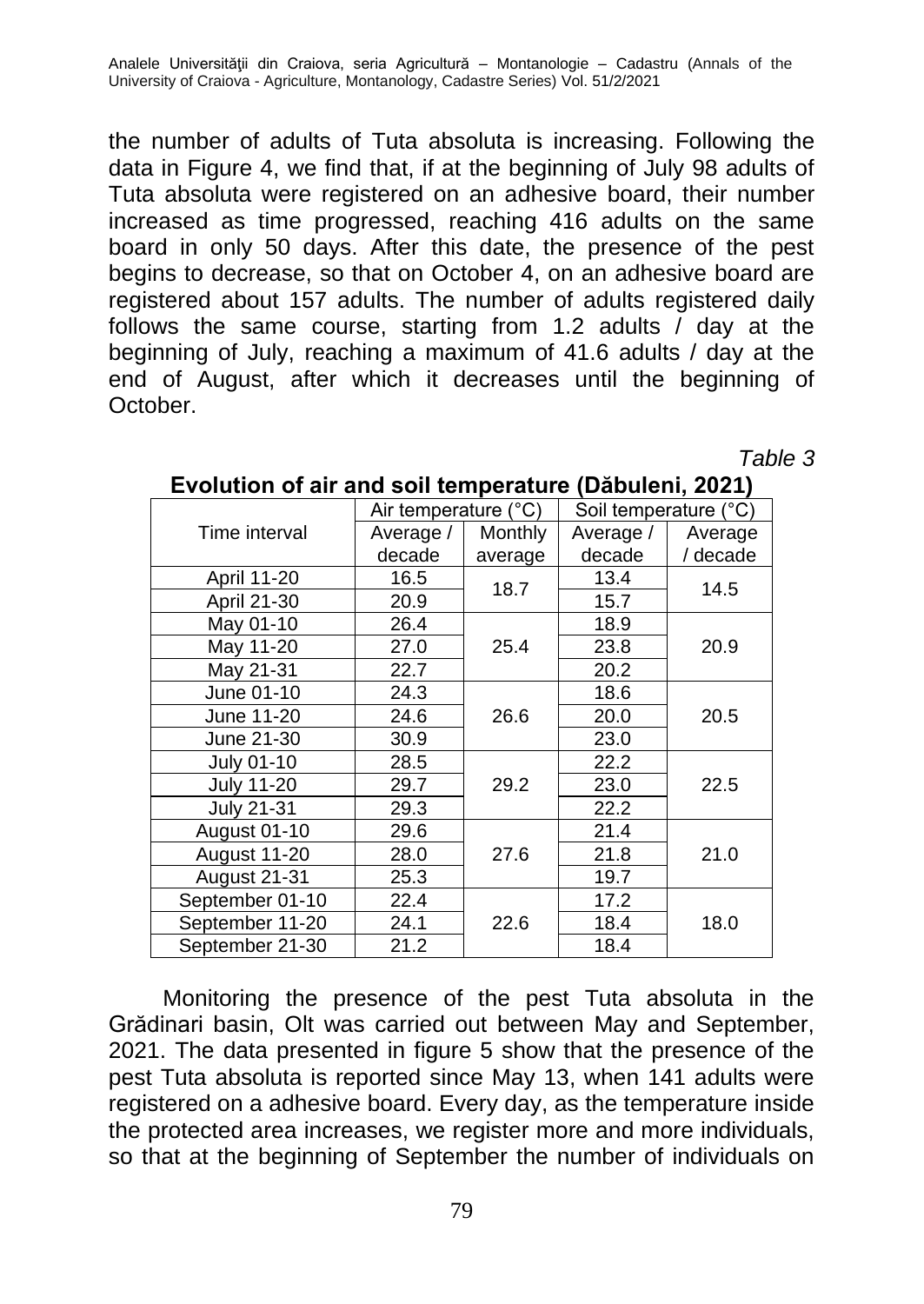an adhesive board was 461. The number of individuals registered per day increased from 3.8 individuals / day on May 13 to 35.4 individuals / day registered on September 2, although there were periods within the time interval in which the number of individuals also registered slight decreases.



*Figure 4. Monitoring Tuta absoluta individuals, collected in Delta traps, Dăbuleni 2021*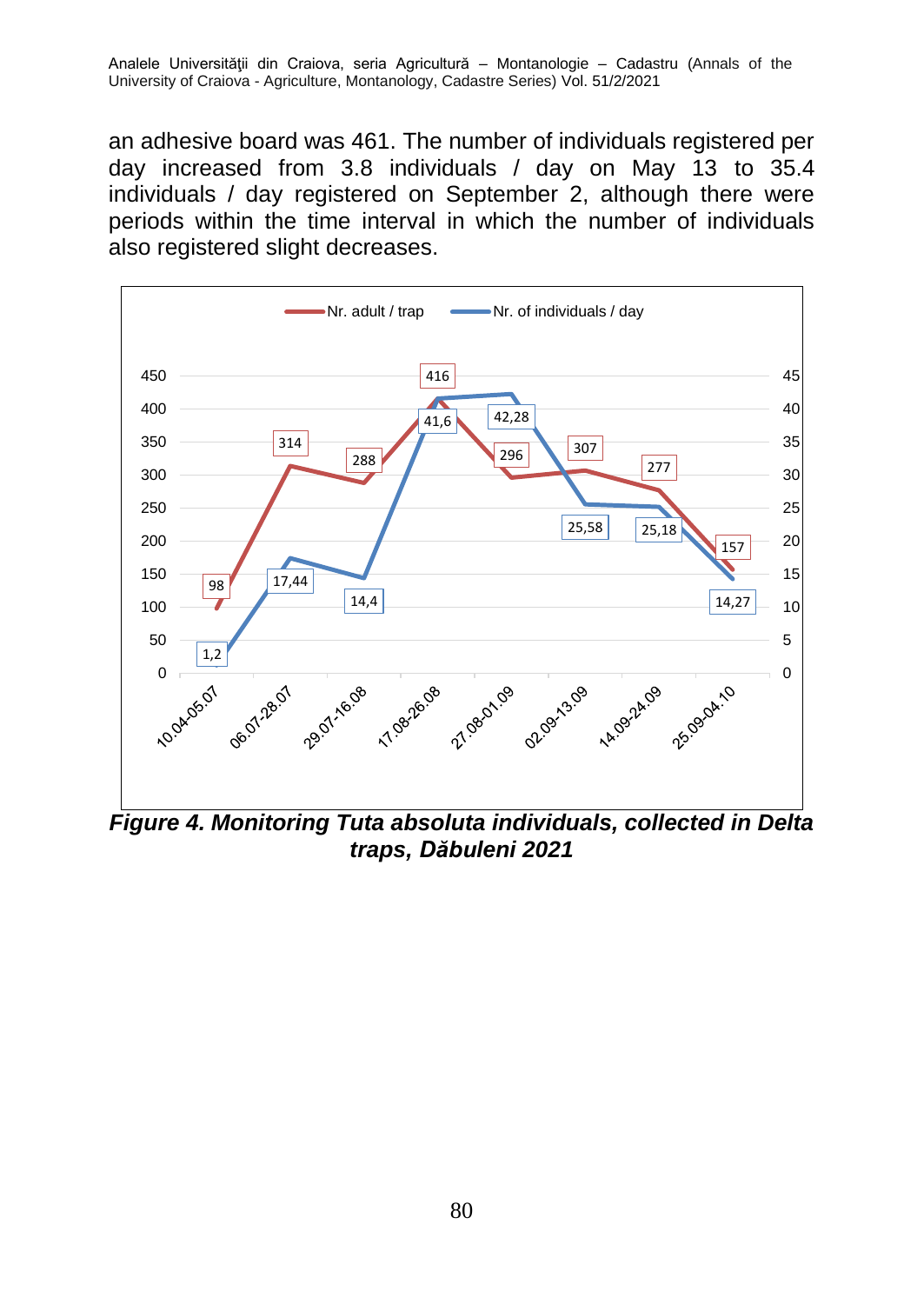

Analele Universităţii din Craiova, seria Agricultură – Montanologie – Cadastru (Annals of the University of Craiova - Agriculture, Montanology, Cadastre Series) Vol. 51/2/2021

*Figure 5. Monitoring Tuta absoluta individuals, collected in Delta traps, Grădinari 2021*

# **CONCLUSIONS**

The pest *Tuta absoluta* causes damage in all phases of vegetation, in all the above-ground organs of tomato plants, producing galleries in the attacked organs (leaves, fruits, shoots).

The intensity of the attack increases with the temperature in the culture spaces.

Without taking other agro-phytotechnical measures, rational crop rotations, biological control, etc., phytosanitary treatments fail to stop the *Tuta absoluta* attack.

### **BIBLIOGRAPHY**

1. Băețan R., 2015 - *Managementul protecției culturilor de legume din grupa solanaceelor împotriva dăunătorilor*, USAMV Cluj-Napoca.

2. Boiu-Sicuia O-A., Iamandei M., Dinu M-M., Constantinescu F., 2017 - *Plant pests and diseases in some organic greenhouses from Muntenia region*, Romanian Journal for Plant Protection, Vol. X, 38- 46.